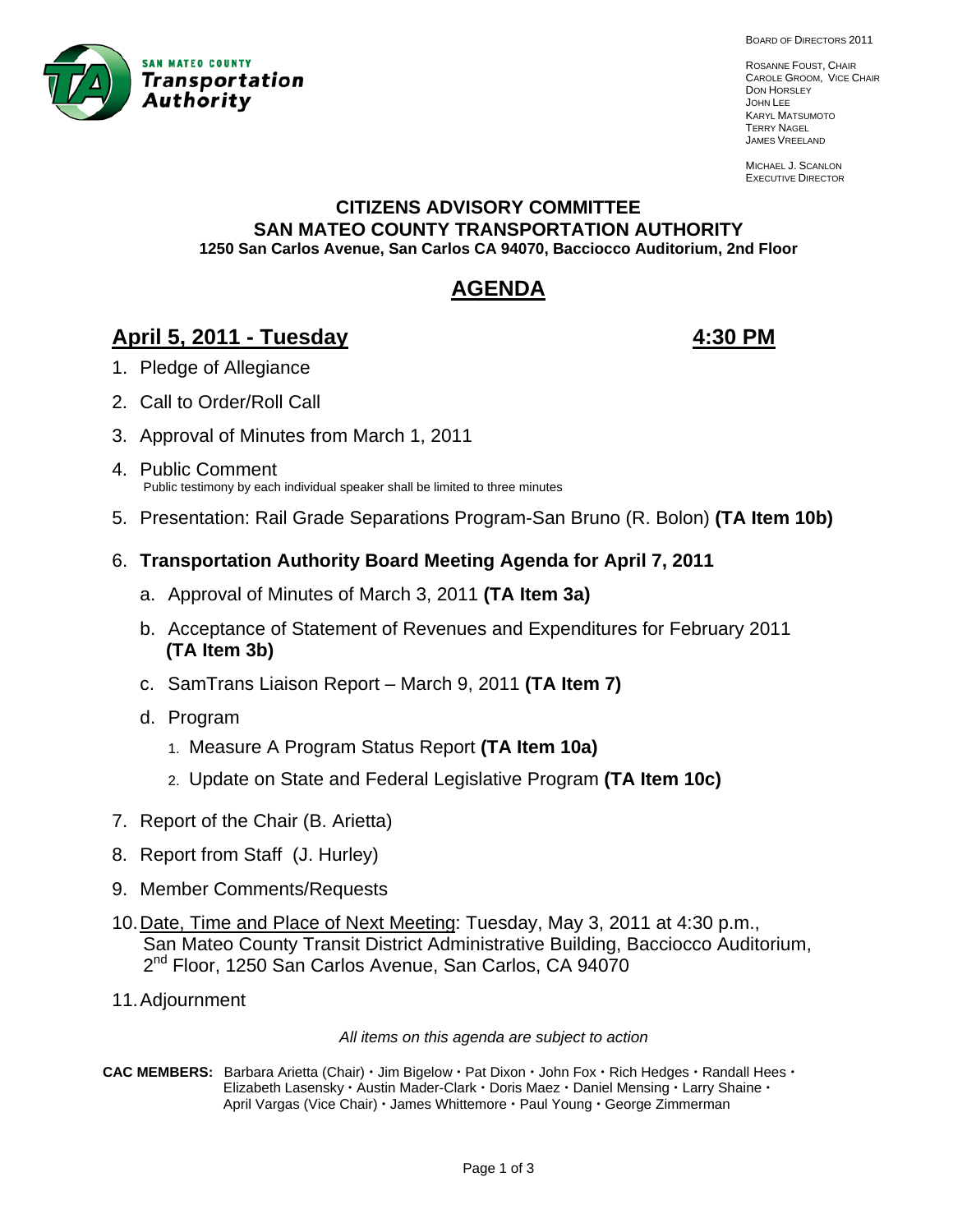# *INFORMATION TO THE PUBLIC*

If you have questions on the agenda, please contact the Assistant District Secretary at 650-508-6223. Assisted listening devices are available upon request. Agendas are available on the Transportation Authority Website at [www.smcta.com.](http://www.smcta.com/)

#### *Date and Time of Boards and Advisory Committee Meetings*

San Mateo County Transportation Authority (TA) Committees and Board: First Thursday of the month, 5 p.m. Transportation Authority Citizens Advisory Committee (CAC): Tuesday preceding first Thursday of the month, 4:30 p.m. Date, time and location of meetings may be changed as needed.

#### *Location of Meeting*

The San Mateo County Transit District Administrative Office is located at 1250 San Carlos Ave., San Carlos, which is one block west of the San Carlos Caltrain Station on El Camino Real, accessible by SamTrans bus Routes: 260, 295, 390, 391, KX.

#### *Public Comment*

If you wish to address the Citizens Advisory Committee, please fill out a speaker's card located on the agenda table. If you have anything that you wish distributed to the Citizens Advisory Committee and included for the official record, please hand it to the Assistant Authority Secretary, who will distribute the information to the Committee members and staff.

Members of the public may address the Citizens Advisory Committee on non-agendized items under the Public Comment item on the agenda. Public testimony by each individual speaker shall be limited to three minutes and items raised that require a response will be deferred for staff reply.

#### *Accessibility for Individuals with Disabilities*

Upon request, the TA will provide for written agenda materials in appropriate alternative formats, or disability-related modification or accommodation, including auxiliary aids or services, to enable individuals with disabilities to participate in public meetings. Please send a written request, including your name, mailing address, phone number and brief description of the requested materials and a preferred alternative format or auxiliary aid or service at least two days before the meeting. Requests should be mailed to Rosemary Lake at San Mateo County Transportation Authority, 1250 San Carlos Avenue, San Carlos, CA 94070-1306; or email to [cacsecretary@smcta.com](mailto:cacsecretary@smcta.com); or by phone at 650-508-6223, or TDD 650-508-6448.

#### *Availability of Public Records*

All public records relating to an open session item on this agenda, which are not exempt from disclosure pursuant to the California Public Records Act, that are distributed to a majority of the legislative body will be available for public inspection at 1250 San Carlos Avenue, San Carlos, CA 94070-1306, at the same time that the public records are distributed or made available to the legislative body.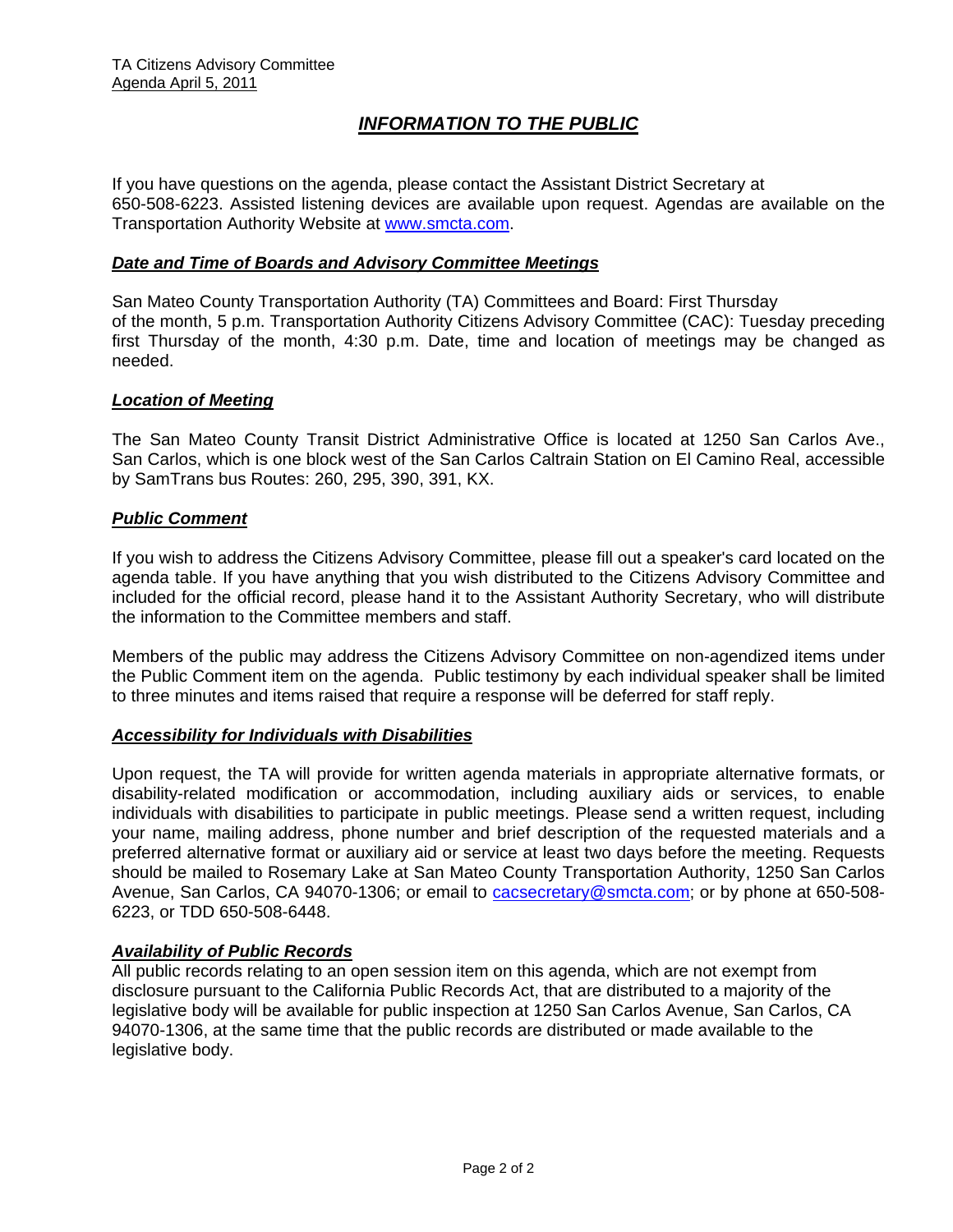# **CITIZENS ADVISORY COMMITTEE (CAC) SAN MATEO COUNTY TRANSPORTATION AUTHORITY (TA)**

1250 San Carlos Avenue, San Carlos CA 94070 Bacciocco Auditorium, 2<sup>nd</sup> Floor

# **MINUTES OF MARCH 1, 2011**

**MEMBERS PRESENT:** B. Arietta (Chair), J. Bigelow, P. Dixon, J. Fox, E. Lasensky, D. Maez, D. Mensing, L. Shaine, A. Vargas, J. Whittemore, P. Young

#### **MEMBERS ABSENT:** R. Hedges, R. Hees, A. Mader-Clark, G. Zimmerman

**STAFF PRESENT:** M. Choy, J. Hurley, R. Lake, S. Tioayo

Chair Barbara Arietta called the meeting to order at 4:38 p.m. Jim Bigelow led the Pledge of Allegiance.

### **APPROVAL OF MINUTES**

Elizabeth Lasensky wanted to change her comment on the bottom of page 3 of 7 by adding the word, "East," to Palo Alto.

A motion (Bigelow/Maez) to approve the minutes of February 1, 2011 was passed with this addition.

#### **PUBLIC COMMENT**

Pat Giorni, Burlingame, encouraged everyone to attend the Peninsula Corridor Joint Powers Board (JPB) meeting on Thursday, March 3 at 10 a.m., at the San Mateo County Transit District (District) auditorium. The Board will be asked to declare a state of fiscal emergency and propose possible fare increases and service cuts. The Santa Clara Valley Transportation Authority (VTA) and San Francisco County borrowed \$43 million in order to buy into the JPB and they have never repaid the money. She said it is unconscionable that SamTrans may have to stop its bus service if it finances Caltrain to the tune that it is supposed to.

Larry Shaine asked if the Caltrain stations listed for possible closure are publicly owned. Ms. Giorni replied yes.

Jim Whittemore asked how the decision was made to close stations, was it in the purview of staff or did it go through some sort of review or approval. Director, TA Program Hurley said he was not aware of the process that was followed to develop the list of Caltrain stations identified for possible closure. He said it would be more appropriate to ask this at the March 3 JPB meeting.

Andrew Boon, East Palo Alto, said the county's new bicycle and pedestrian plan does not include any bike lanes through a section of Middlefield Road that runs through North Fair Oaks. This is an area with a high percentage of people who bike to work.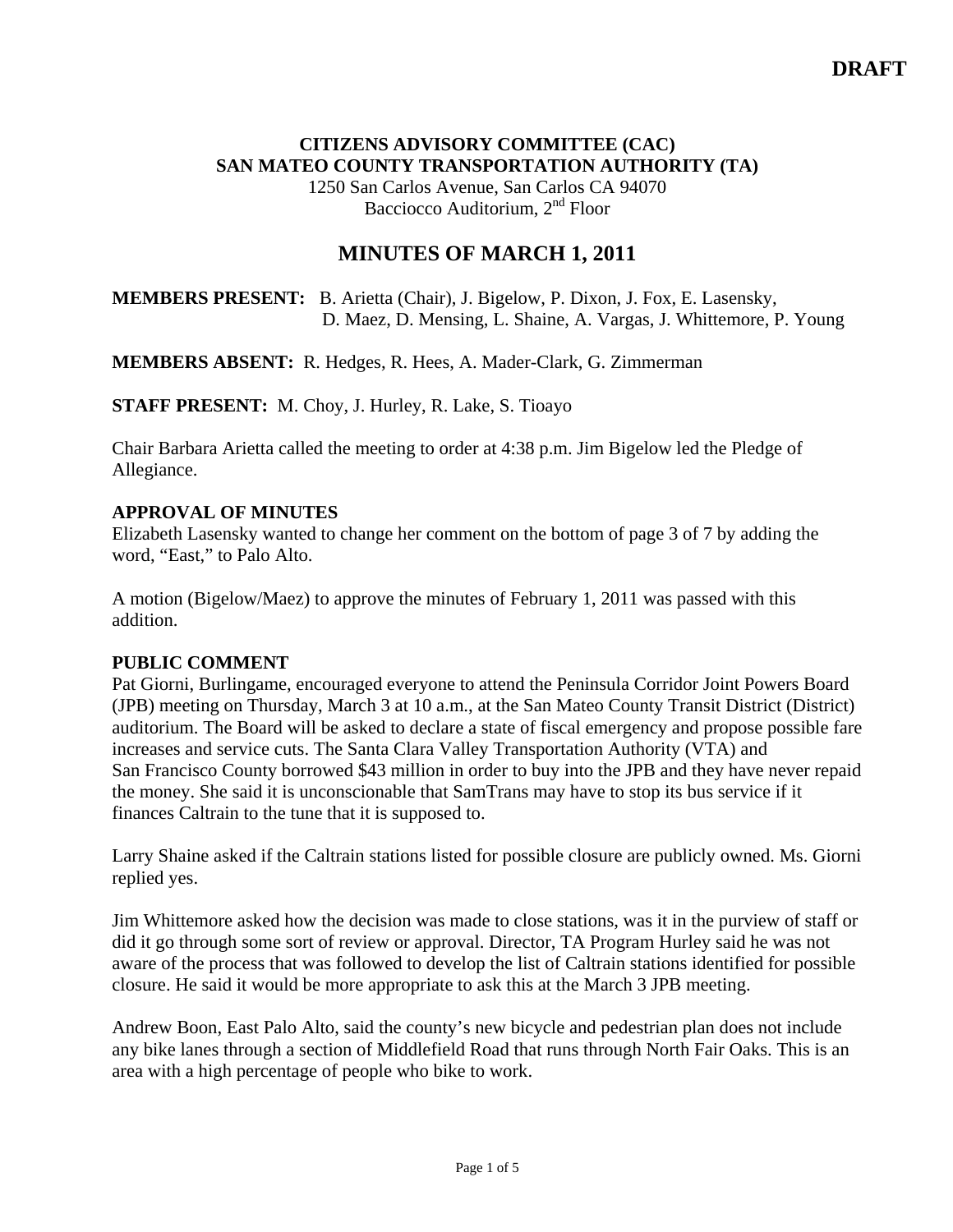### **TRANSPORTATION AUTHORITY BOARD MEETING AGENDA FOR MARCH 3, 2011 Authorization to Convey Property to the City of San Mateo – TA Item 11a**

Doris Maez asked if this was overlooked because it is a small piece of property. Mr. Hurley said no and this was part of the Third Avenue to Millbrae Avenue Auxiliary Lane Project, which included the Monte Diablo overcrossing. There was some right of way needed for the construction. The State held temporary title to the land during construction and when completed, the property was transferred back to the city of San Mateo.

A motion (Bigelow/Whittemore) to support the action to convey the property was approved.

# **PRESENTATION: HIGHWAY PROGRAM**

Manager, Programming and Monitoring Melanie Choy reported:

- Phase I project prioritization and criteria was presented to the CAC in November 2010 for feedback. Comments were also received from the City/County Association of Government's (C/CAG) Technical Advisory Committee and the public.
- Phase II is the development of the Capital Improvement Program (CIP), which is an implementation and funding plan for the Highway Program.
- Project prioritization was separated into project categories and driven by Measure A: Key Congested Corridor (KCC) projects and Supplemental projects. Each includes interchanges, mainline/freeway, and major arterial project groups.
- Updates to Phase I include modification of sustainability criteria and minor modifications to project prioritization, clarifications to technical changes and edits.
- All highway projects in Measure A have been given a project cost for a total of \$1.8 billion for the KCC and Supplemental projects.
- Estimated funding sources of \$1.145 include new Measure A revenues, committed original Measure A, committed and future State Transportation Improvement Plan funds, and earmarks/other State programs, which includes an assumption of developer funding.
- There is a project funding gap of \$655 million.
- There are \$34 million in original Measure A non-committed project funds that could be contributing to the \$1.8 billion program costs.
- The CIP framework includes new Measure A projects with KCC projects having priority over Supplemental. It is a living document, updated bi-annually with a 10-year timeframe.
- Proposed CIP variables include pay-as-you-go, resource constraint, project development priorities with a focus on project readiness, projects with leveraged funding and geographic equity
- Timeline for 2011: outreach on funding challenge in February/March, development of CIP scenarios in March/April, outreach on CIP in April/May, and TA Board adoption in June.

## Questions/Comments

Mr. Shaine asked if the TA will be involved in future construction management. Mr. Hurley said it is independent of funding issues. The TA has been developed with flexibility to assume that responsibility if Caltrans were not able to resource to support the TA's program. While private design consultants now do design and environmental documents with Caltrans oversight and approval, construction management remains the responsibility of Caltrans.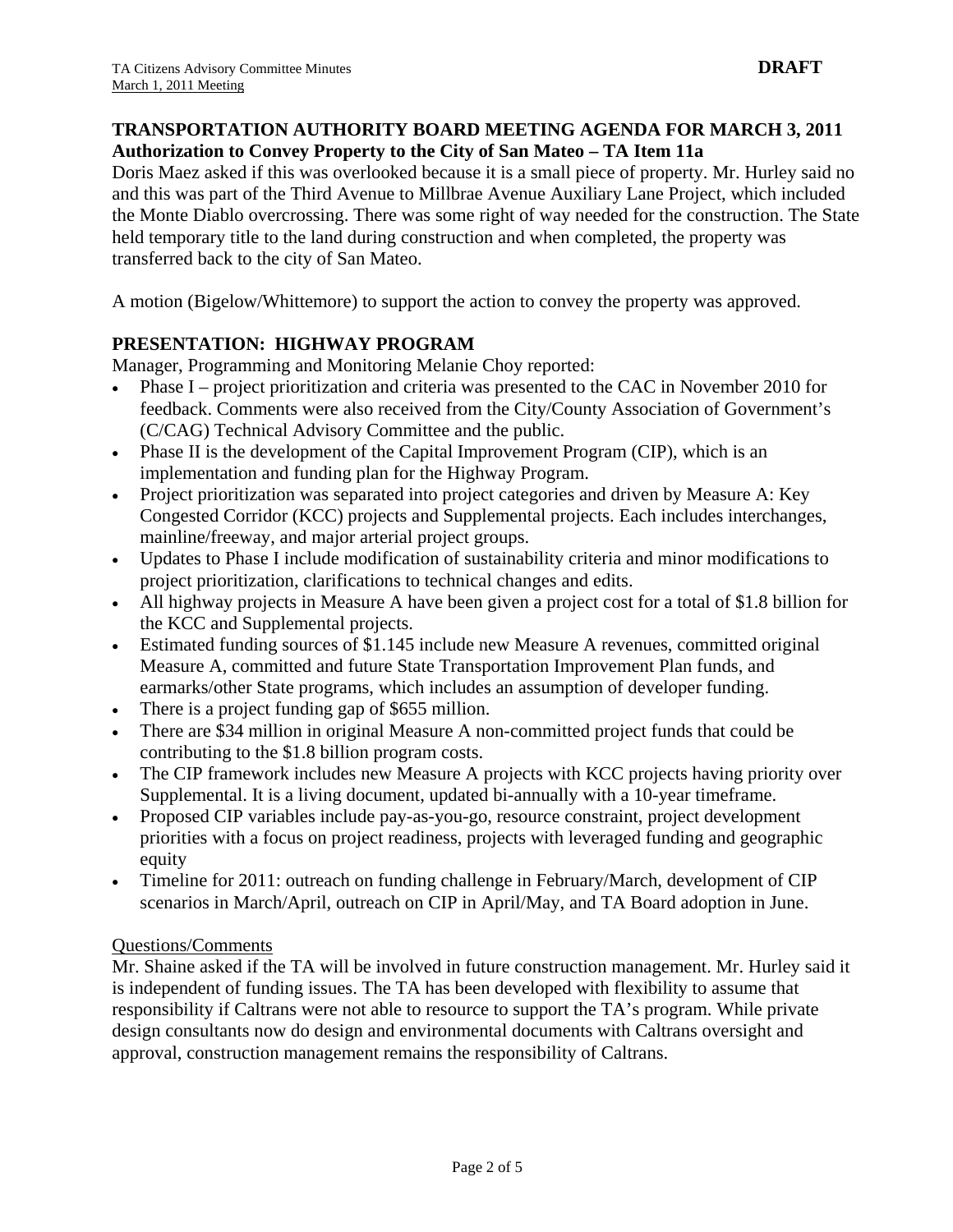April Vargas asked if there was a ratio to decide funding for KCC versus Supplemental projects. Ms. Choy said if one looks at the Measure as being 100 percent, the KCC was 17.3 percent and Supplemental was 10.2 percent.

Ms. Vargas thinks pay-as-you-go is a good idea but asked what happens if money isn't available to complete part of a project phase. Ms. Choy said there are other payment options. TA funds are allocated phase-by-phase but there is flexibility due to segmented funding decisions and fund estimates are conservative.

Ms. Vargas asked if there could be a situation where there was enough money for the environmental review but not enough for the design phase. Ms. Choy said this could be an outcome, which would require leveraging of funds.

Jim Bigelow said given conversations in Congress, he suggested the term, "earmarks," be changed in the estimated funding sources and suggested using the term, "special funding programs." He said there is a move in San Mateo County to do High Occupancy Toll Lanes as a revenue source. He said C/CAG places a lot of scoring on congestion relief and air quality and he doesn't see any emphasis on this in the program. Ms. Choy said C/CAG sits on the steering committee that oversees the CIP.

Mr. Bigelow said getting into a state of readiness is the most important thing because that finds the money.

Mr. Whittemore advocates pay-as-you-go and fully funded upfront for each phase, He supports project readiness, resource constraints, implementation of small projects if they deliver a significant amount of good for a significant amount of people, and geographic equity especially for the Coastside.

Chair Arietta said she understands priorities and lack of funding but there is a need to address Coastside voters who put their faith in the original Measure A and are not getting their share of funding versus the other side of the hill. She suggested listing geographic equity first or second rather than sixth in the list of funding priority considerations.

## **ITEMS FOR REVIEW – MARCH 3, 2011 TA BOARD AGENDA**

There was no discussion on the following item:

- 1. Statement of Revenues and Expenditures for January 2011 TA item 4b
- 2. SamTrans Liaison Report February 9, 2011 TA Item 8

#### **Update on State and Federal Legislative Program – TA Item 12b**

Government Affairs Manager Seamus Murphy could not attend the meeting but will follow up on any questions or concerns from the CAC.

# **Quarterly Projects Status Report – 2nd Quarter Fiscal Year 2011 – TA Item 12c**

Mr. Hurley said the report is in the agenda packet and he will be happy to respond to any questions.

Mr. Bigelow referenced the Highway 101 – Ralston Avenue Bicycle/Pedestrian Overcrossing Project in the report and said he didn't see the millions to pay for the work being done before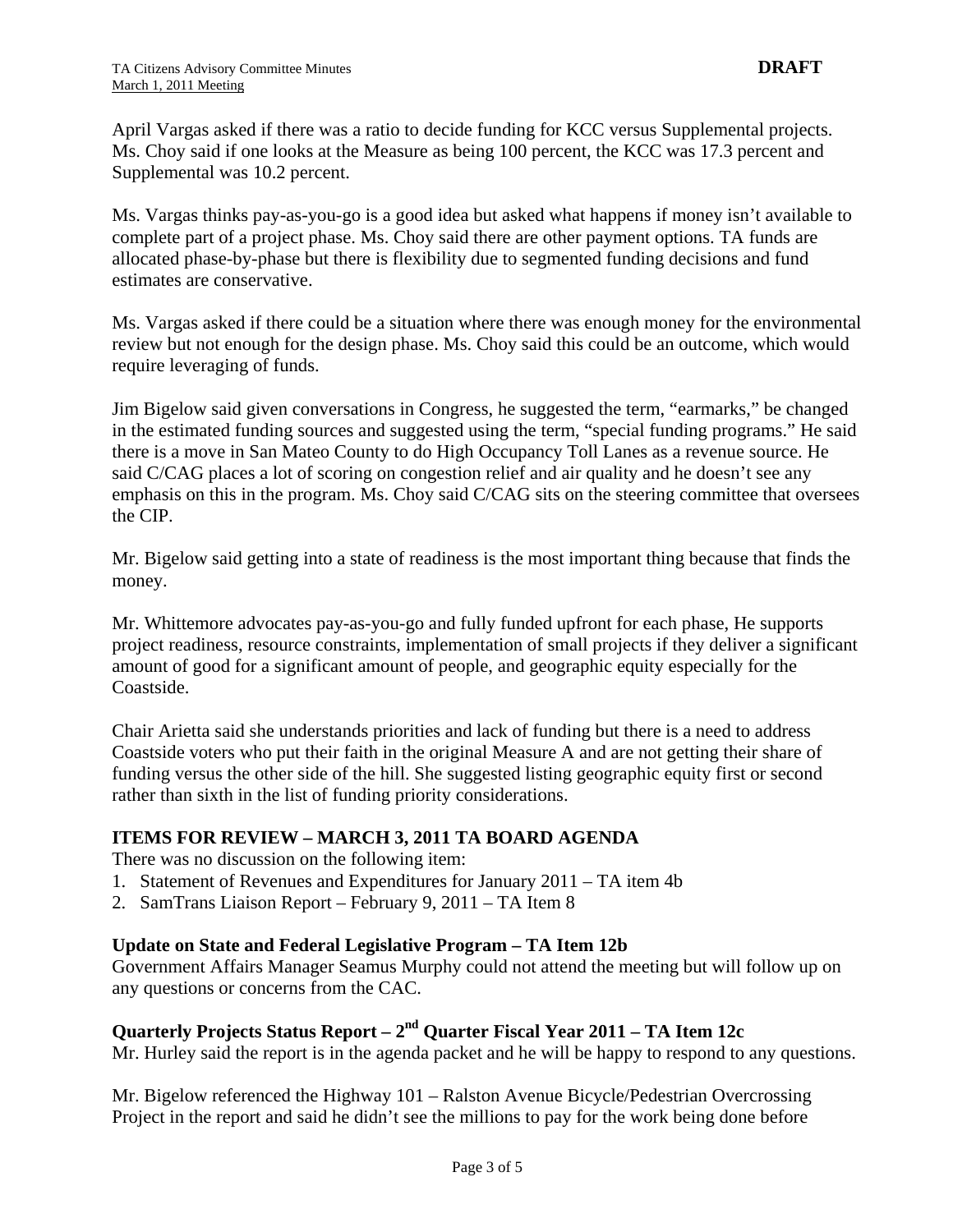December 31, 2010. Mr. Hurley said this will be reported out semi-annually per the reporting requirements in the agreement with the cities.

Mr. Whittemore asked about the meaning of a punch list. Mr. Hurley said it is a sign-off list of any outstanding items of work.

Mr. Whittemore asked about the completion date of the Tilton crossing. Mr. Hurley the project completion date for the current forecast is August, 2011.

Ms. Maez asked if construction could be speeded-up on the San Bruno Caltrain Station if the station was closed due to Caltrain station closures, which would also be less disruption to the area's residents. Mr. Hurley said he will pose this question to the project manager.

### **REPORT OF THE CHAIR – BARBARA ARIETTA**

- Pat Dixon was honored at the March TA Board meeting for her service to the TA CAC.
- Director Don Horsley joined the TA Board.
- Provided possible scenarios for Caltrain's future: There will be a public hearing at the March 3 JPB meeting to declare a fiscal emergency and consider service changes, station closures and a fare increase; decisions about service will be announced at the April 7 JPB meeting; the Metropolitan Transportation Commission (MTC) will be meeting on March 9 and 23 to discuss Caltrain service; the Senate Budget Committee reauthorized the gas tax swap and the VTA proposed a package of short-term solutions.
- Provided details on San Francisco's local-hire ordinance and Assemblyman Jerry Hill's efforts to limit the reach of the ordinance.

#### **REPORT FROM STAFF – JOE HURLEY**

- Segment 1 of the U.S. 101 Auxiliary Lanes Marsh Road to University Avenue was advertised on February 22. Bids will open on April 13.
- The TA and C/CAG announced a joint call for projects on February14 for the county's Pedestrian & Bicycle Program. It is a two-year program for Fiscal Years 2012 and 2013. The funding source includes \$3 million of Measure A funding and C/CAG funding of \$900,000 from Transportation Development Act Article 3 funding for a total of \$3.9 million. An application workshop is scheduled for March 8 and applications are due March 17. He encouraged everyone to seek out applicants.
- Five CAC terms expire on May 31. Recruitment will begin the week of March 7, applications are due April 11 and recommended applicants will be appointed by the TA Board at its May 5 meeting.

John Fox asked about the status of the Ringwood pedestrian overcrossing associated with the Auxiliary Lane Project. Mr. Hurley said the overcrossing is included in the scope of the Marsh Road to University Avenue Auxiliary Lane Project and construction is scheduled to begin this summer. The existing Ringwood overcrossing will be available for use while the new overcrossing is constructed.

#### **COMMITTEE COMMENTS**

Mr. Bigelow said the MTC website includes staff reports on the March 9 and 23 meeting discussion on Caltrain financial future. They will discuss Dumbarton Rail in March.